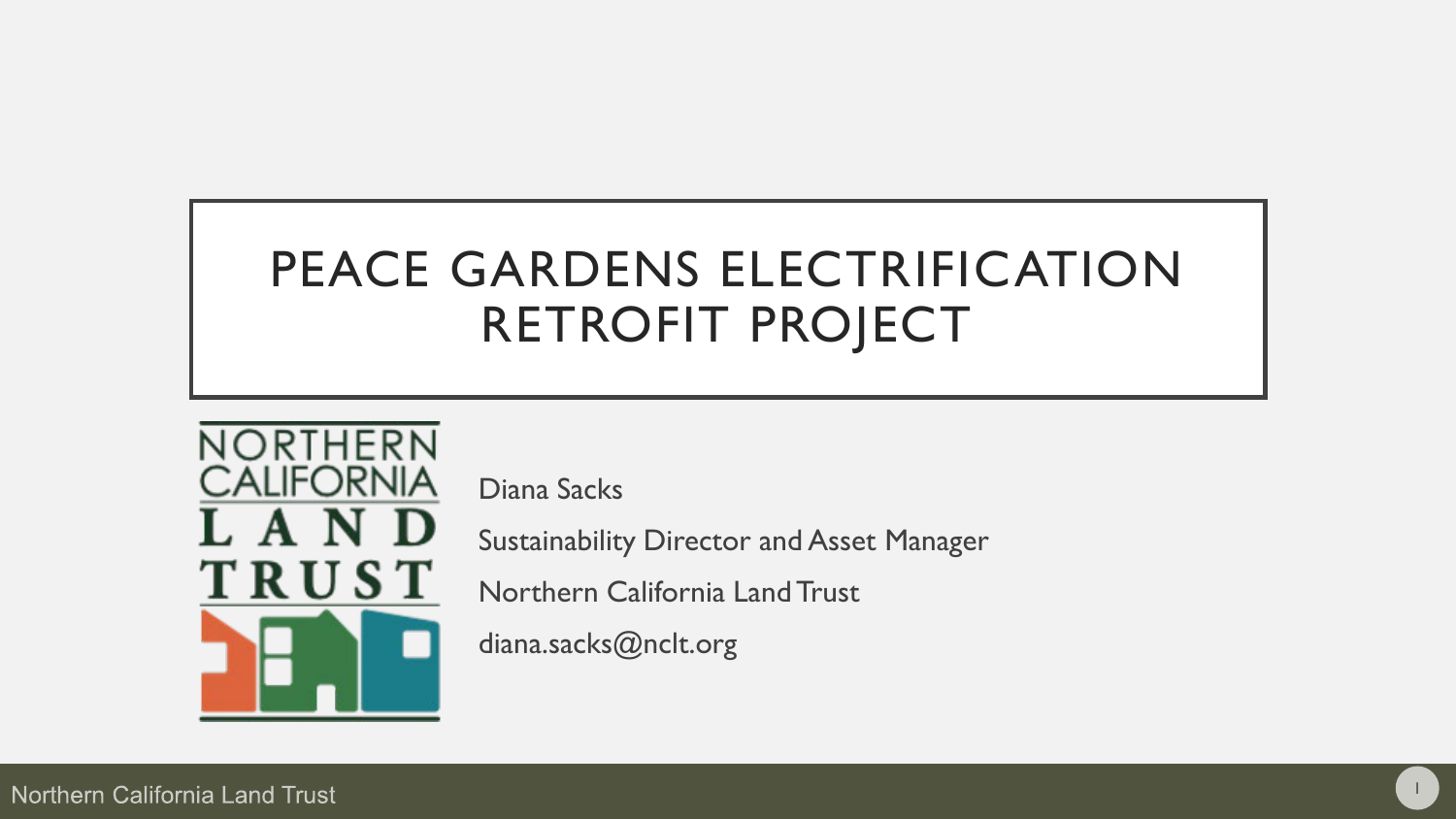### BACKGROUND:

- Deed restricted north Oakland home
	- hasn't had a substantial rehab since the late 90's
- Late 1800s house subdivided into five (5) multifamily units and detached ADU
	- 6 units total
- Resident managed limited equity cooperative housing
- Received \$299k Health and Safety Loan from the City of Oakland, and electrification scope was added to the project after the repair scope was developed. We took out an additional \$194k loan to cover the remaining scope items

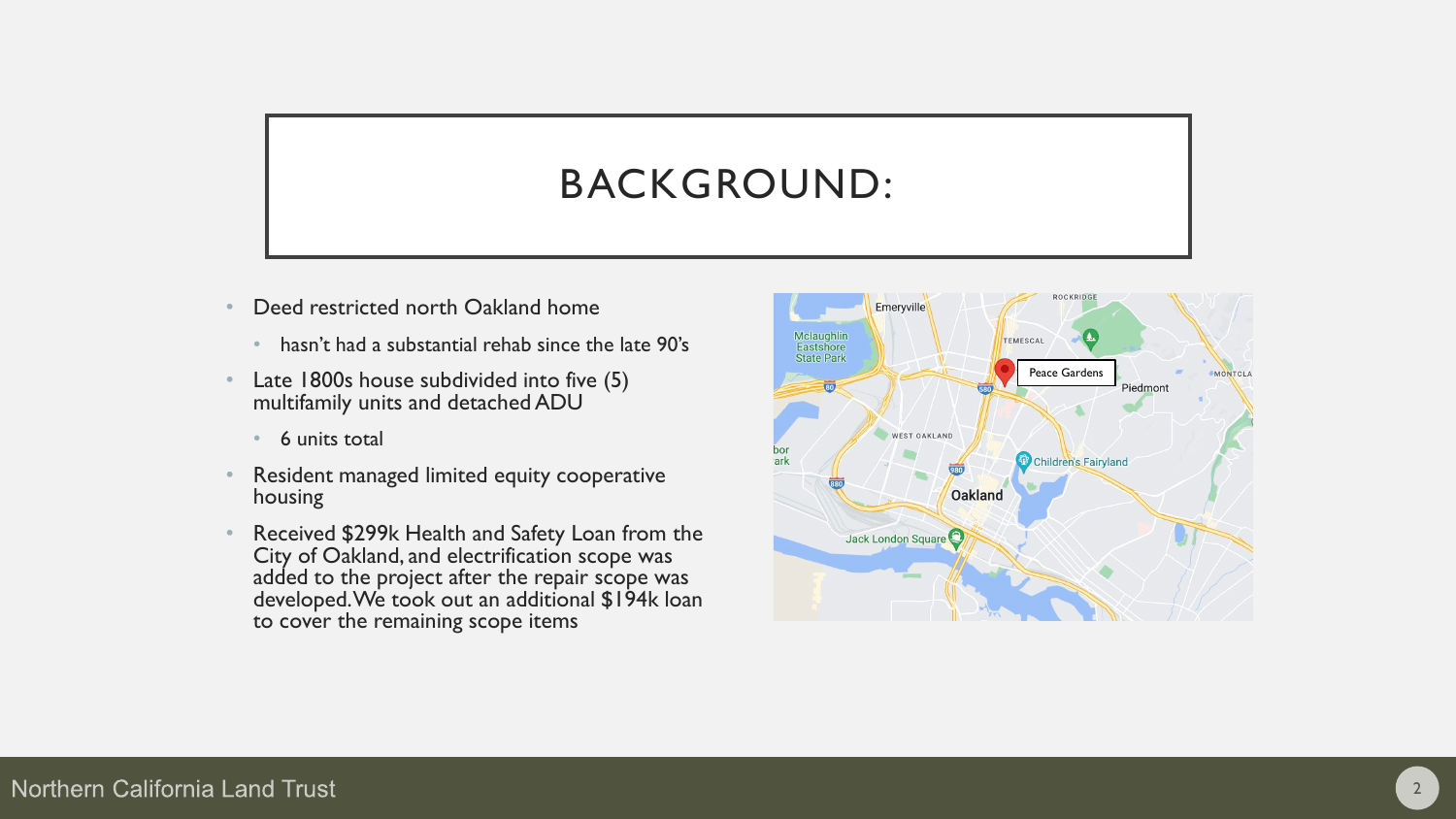# COMMUNITY INVOLVEMENT

- Residents were already very sustainability minded and were on board with the energy efficiency upgrades since day one
- Strong community involvement was essential to project success
	- Coordinated grant opportunities
	- Had established relationships with vendors and contractors
	- Willing to try out new technologies and adapt to all electric lifestyle
- Occupied Rehab
	- Pro residents were onsite while work happened and could communicate any inconsistencies with the development team
	- Con required extra level of coordination and resulted in several delays when we could not immediately gain access to a unit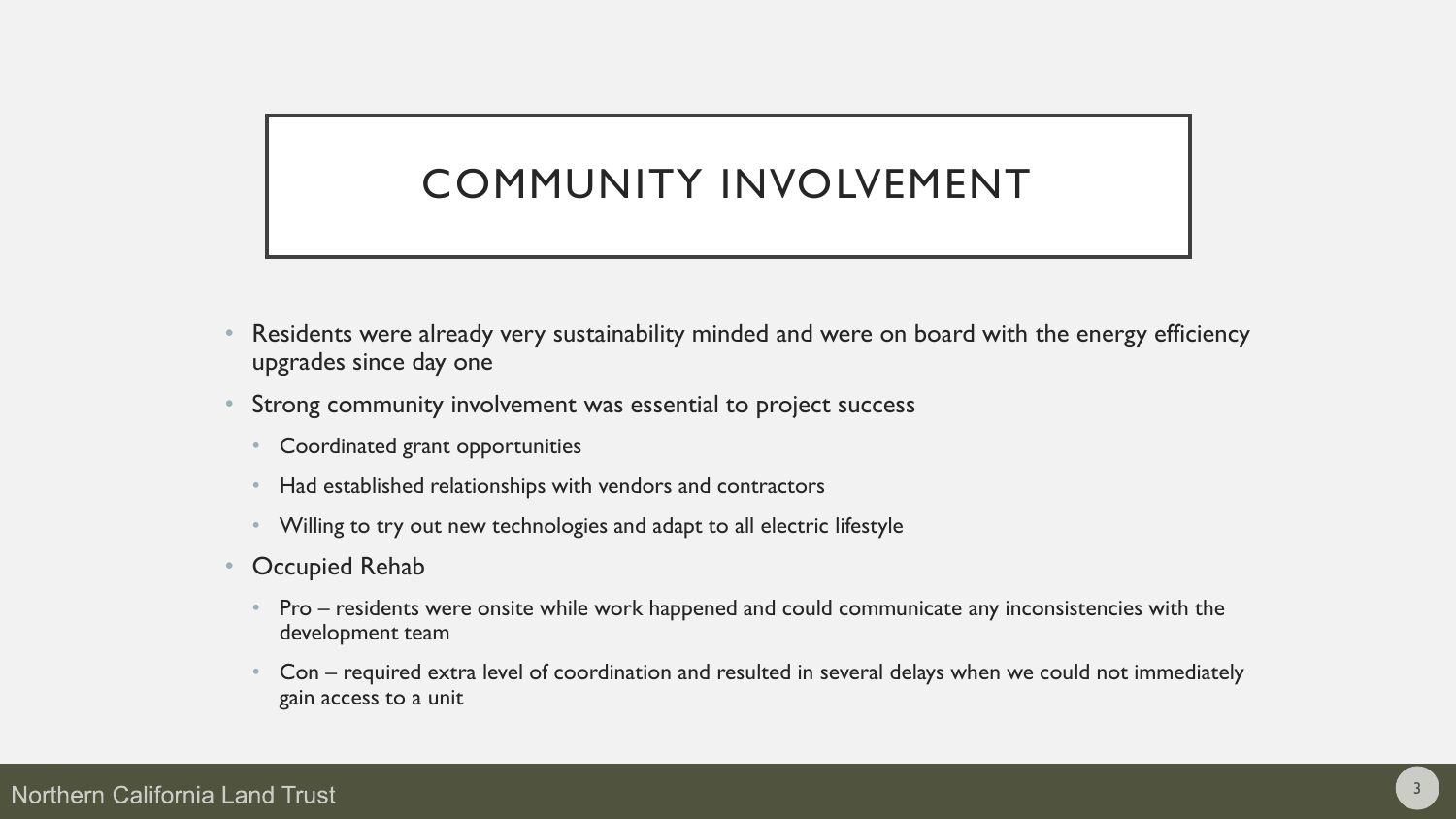### SCOPE AND BUDGET

| <b>Item</b>                                                          | Cost         |
|----------------------------------------------------------------------|--------------|
| Induction stoves *(NCLT provided stipends for new cooking equipment) | \$6,974.53   |
| Mini-split heat pump heating/AC                                      | \$17,441.93  |
| Heat pump water heaters                                              | \$8,194.00   |
| <b>Energy Star refrigerators</b>                                     | \$9,115.92   |
| Electrical service upgrade                                           | \$36,057.00  |
| Solar panels                                                         | \$25,000.00  |
| <b>New windows</b>                                                   | \$37,345.00  |
| Roof, wall, crawlspace insulation                                    | \$16,535.00  |
| New roof                                                             | \$33,712.66  |
| Lighting upgrades                                                    | \$1,599.00   |
| <b>Total Cost</b>                                                    | \$191,975.04 |
| Per unit cost                                                        | \$31,995.84  |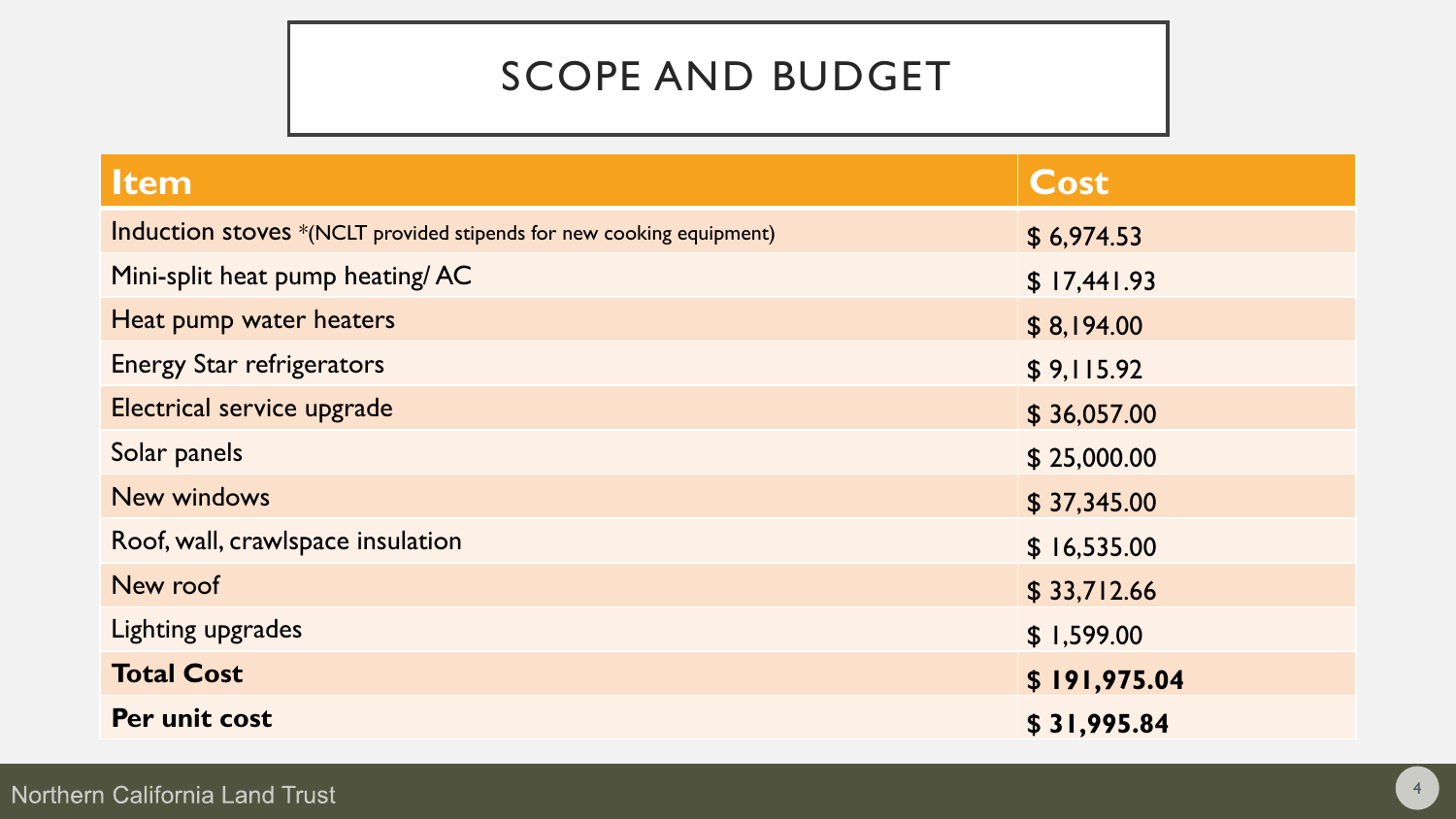# INCENTIVES

| Program                                                        | <b>Incentive Amount</b> |
|----------------------------------------------------------------|-------------------------|
| Low Income Weatherization Program (LIWP) Rebates               | \$15,615.00             |
| Bay Area Multifamily Building Enhancements (BAMBE) Rebate      | \$21,100.00             |
| Multifamily Solar on Affordable Housing (MASH) rebate          | \$5,000.00              |
| <b>Hammond Foundation Solar Moonshot Grant</b>                 | \$25,000                |
| <b>B Quest Grant</b>                                           | \$4,875.00              |
| <b>SPARCC Microgrant</b>                                       | \$7,500.00              |
| <b>Total Incentives</b>                                        | \$79,090.00             |
| Gap (covered by city funding and Green and Healthy Homes Ioan) | \$112,885.04            |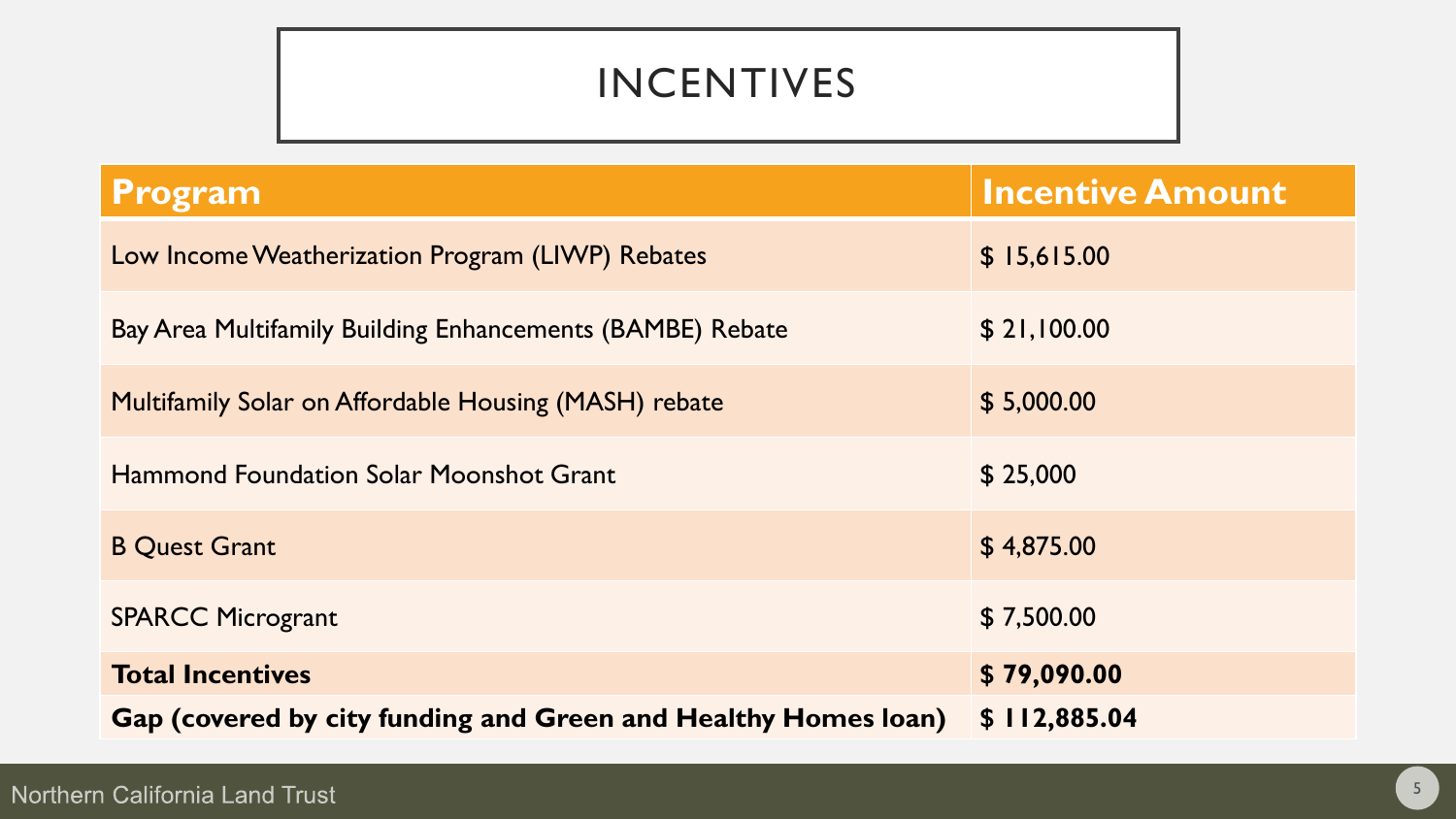# BENEFITS

- Solar panels offset 50% of energy consumed on the property
- Residents benefit from efficient air conditioning and heating
- Installing insulation and new windows increases comfort and reduces draftiness and noise
- Electrical infrastructure is modernized with more outlets and larger electrical capacity

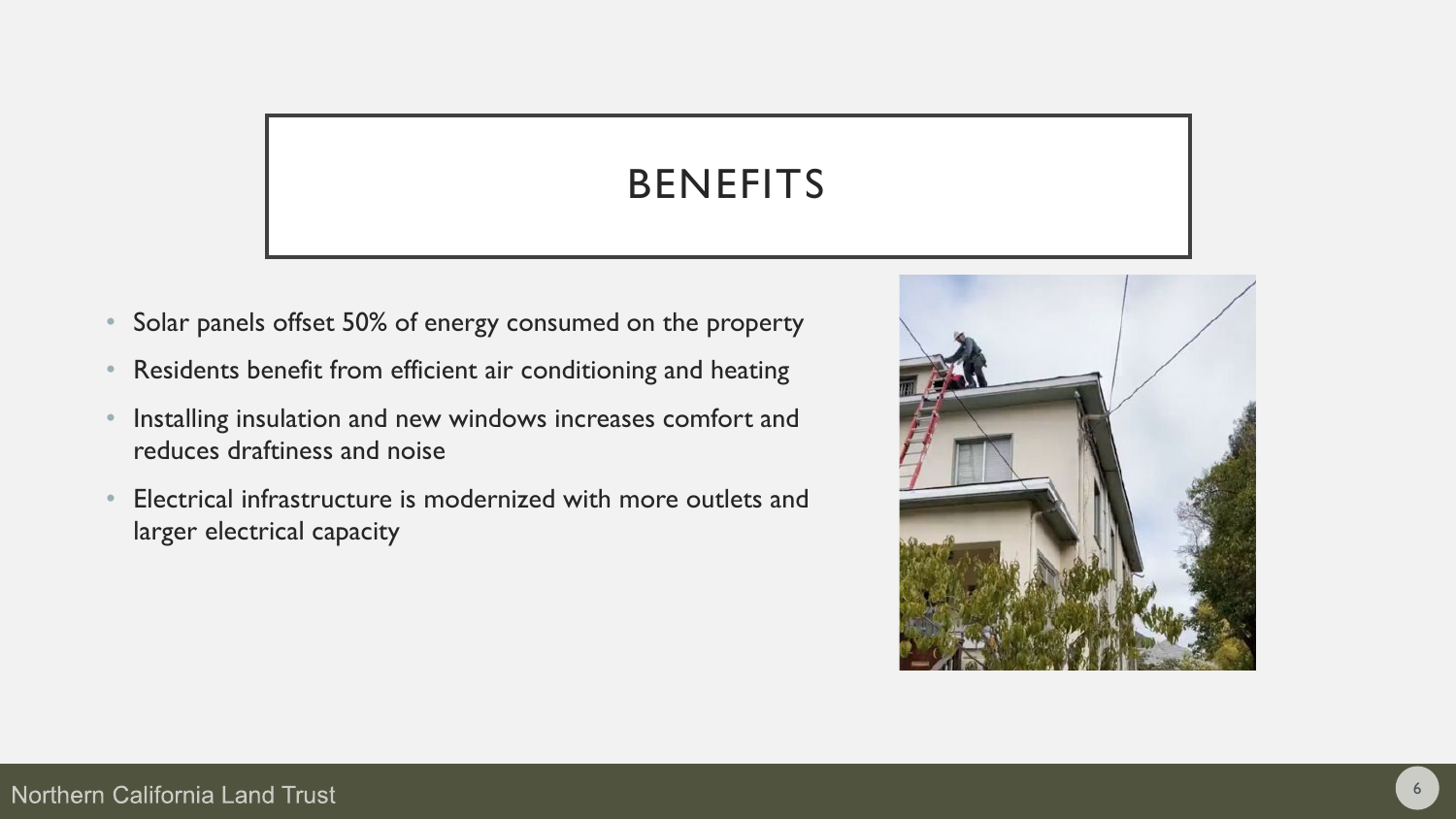# LESSONS LEARNED

- PG&E has not updated our billing statement after solar interconnection, and is over charging us as a result
	- Even with the error, we are saving 4% on bills since switching everything to electric (this number is from before new windows and insulation were installed)
- Electrification scope should be in the rehab plan from the very beginning
	- This was added after selecting a contractor and finalizing the scope of work with the City loan, which created a last minute scramble to secure more funding
	- Solar panels were not sized correctly for the additional electricity loads
- Regional programs are not sufficient for covering financing gaps
	- The local incentives (excluding grants) generally cover 15-20% of the funds needed for an electrification project
- **Resiliency questions** 
	- Battery storage is extremely expensive, we are still figuring out how to include this in our rehab plan as a phase 2 project